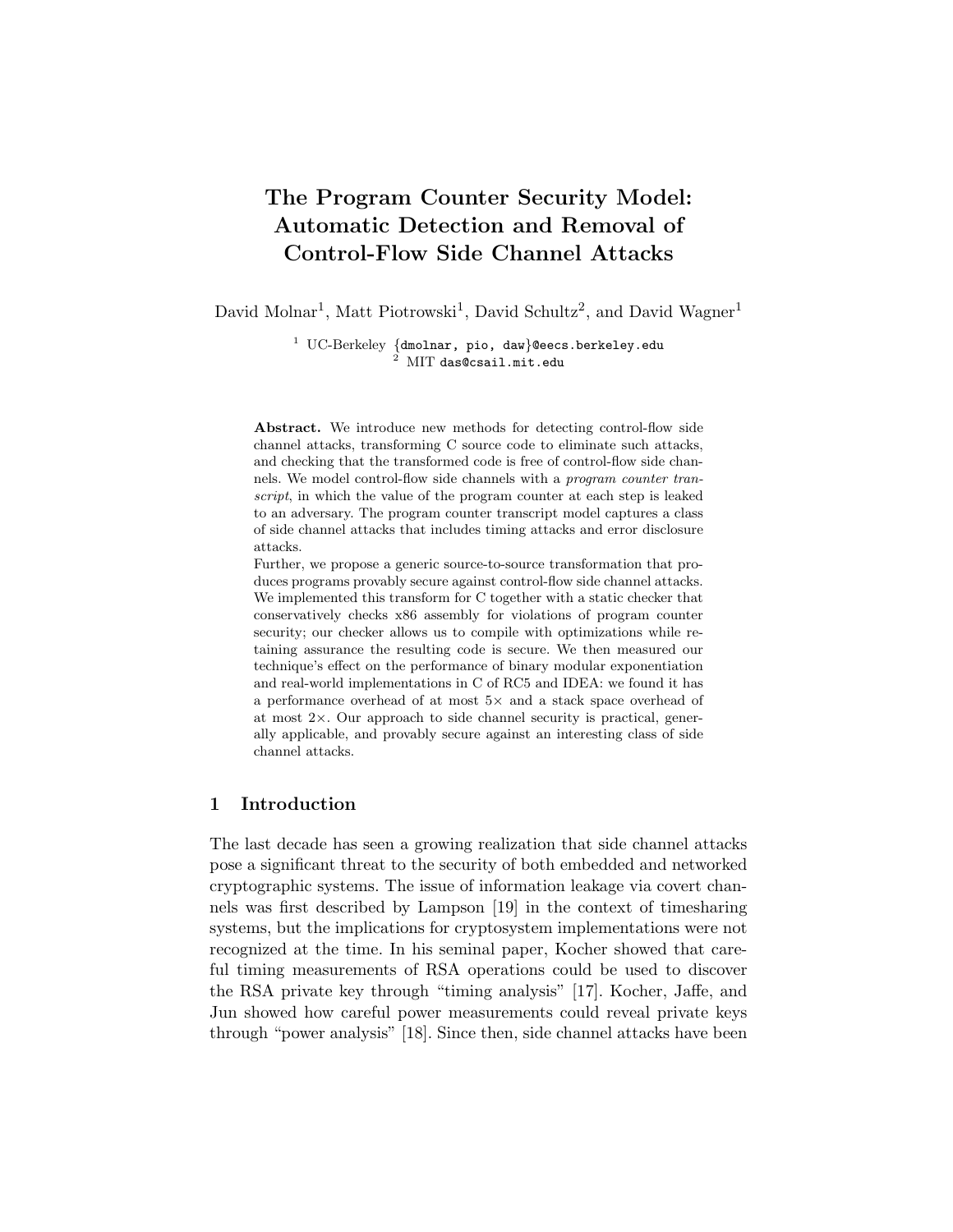used to break numerous smart card implementations of both symmetric and public-key cryptography [10, 22, 21, 23]. Later, Boneh and Brumley showed that a timing attack could be mounted against a remote web server [9]. Other recent attacks on SSL/TLS web servers make use of bad version oracles or padding check oracles; remote timing attacks can reveal error conditions enabling such attacks even if no explicit error messages are returned [20, 6, 32, 7, 15, 16, 25].

Defending against side channels requires a combination of software and hardware techniques. We believe a principled solution should extend the hardware/software interface by disclosing the side-channel properties of the hardware. Just as an instruction set architecture specifies the behavior of the hardware to sufficient fidelity that a compiler can rely on this specification, for side-channel security we advocate that this architecture should specify precisely what information the hardware might leak when executing by each instruction. This boundary forms a "contract" between hardware and software countermeaures as to who will protect what; the role of the hardware is to ensure that what is leaked is nothing more than what is permitted by the instruction set specification, and the role of the software countermeasures is to ensure that the software can tolerate leakage of this information without loss of security.

Our main technical contribution is an exploration of one simple but useful contract, the program counter transcript model, where the only information the hardware leaks is the value of the program counter at each step of the computation. The intuition behind our model is that it captures an adversary that can see the entire control flow behavior of the program, so it captures a non-trivial class of side-channel attacks. This paper develops methods for detecting such attacks on C programs and shows how to secure software against these attacks using a C-to-C code transformation.

We introduce a source-to-source program transformation that takes a program  $P$  and produces a transformed program  $P'$  with the same inputoutput behavior and with a guarantee that  $P'$  will be program counter secure. We built a prototype implementation of this transformation that works on C source code. We applied our implementation to implementations of RC5 and IDEA written in C, as well as an implementation of binary modular exponentiation. The resulting code is within a factor of at most 5 in performance and a factor of 2 in stack usage of untransformed code (§ 5.1).

Because our transform works at the C source level, we must be careful that the compiler does not break our security property. We build a static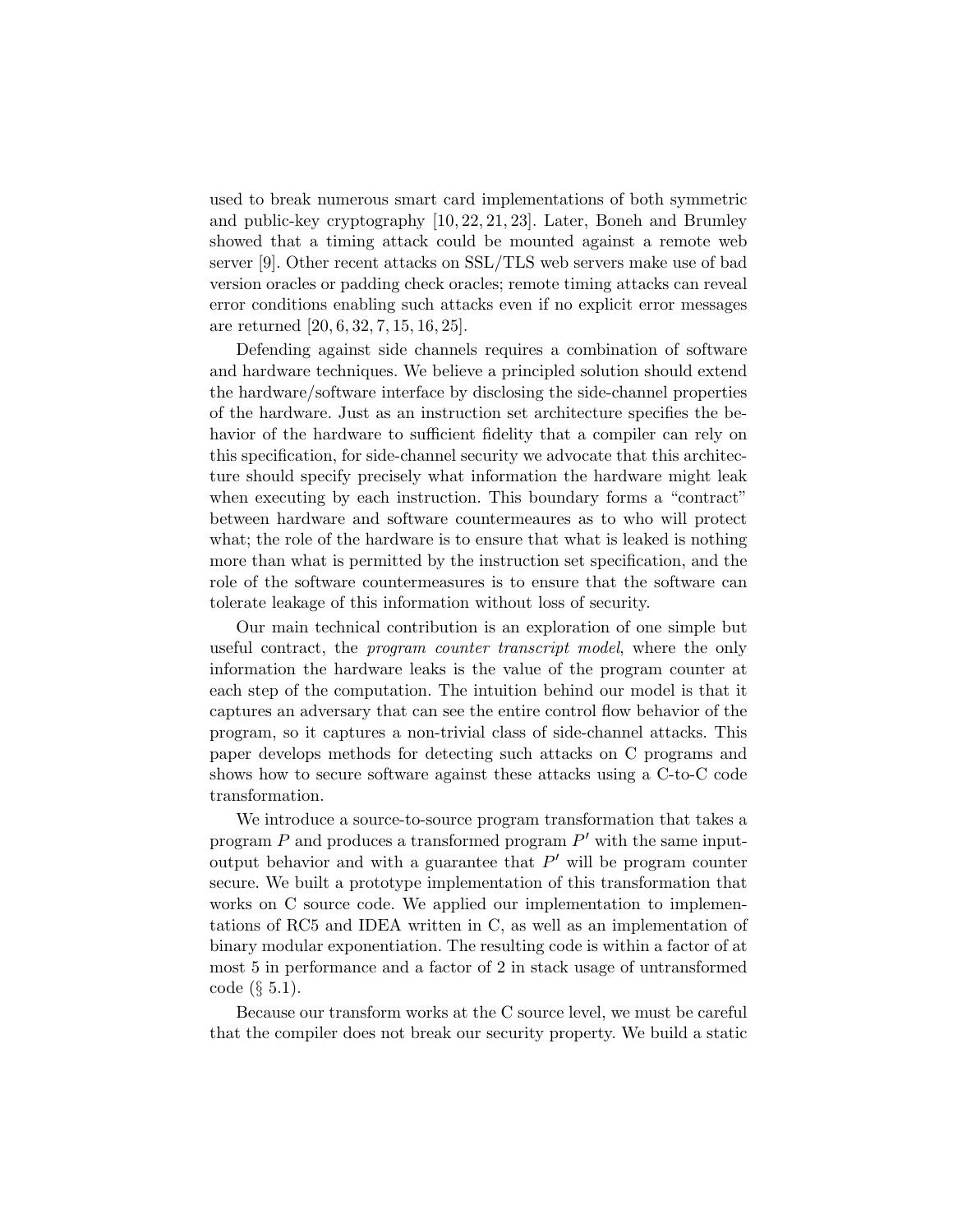analysis tool that conservatively checks x86 assembly code for violations of program counter security. For example, we were able to show that our transformed code, when compiled with the Intel optimizing C compiler, retains the security properties.

The program counter model does not cover all side channel attacks. In particular, data dependent side channels (such as DPA or cache timing attacks [5]) are not eliminated by our transform. Nevertheless, we still believe the model is of value. We do not expect software countermeasures alone to solve the problem of side channels.

In short, we show how to discover and defend against a class of attacks, while leaving defenses against some important attacks as an open question. Our work opens the way to exploring a wide range of options for the the interface between hardware and software side channel countermeasures, as formalized by different transcript models. As such, our work is a first step towards efficient, principled countermeasures against side channel attacks.

#### 2 A Transcript Model for Side Channel Attacks

We formalize the notion of side information by a *transcript*. We view program execution as a sequence of  $n$  steps. A transcript is then a sequence  $T = (T_1, \ldots, T_n)$ , where  $T_i$  represents the adversary's observation of the side channel at the  $i<sup>th</sup>$  step of the computation. We will then write  $P_k(x)$  to mean the program P running on secret input k and non-secret input  $x$ . Informally, a program is secure if the adversary "learns nothing" about k even given access to the side-channel transcript produced during execution of  $P_k(x)$  for x values of its choice. Our model can be thought of as a "single-program" case of the Micali-Reyzin model, in which their "leakage function" corresponds to our notion of a transcript [24].

The transcript is the way we formalize the contract between hardware and software. It is the job of hardware designers to ensure that the hardware leaks nothing more than what is specified in the transcript, and the rest of this paper assumes that this has been done.

We write  $D \sim D'$  if D and D' have the same distribution (perfect indistinguishability). Programs will take two inputs, a key  $k$  and an input x; we write  $P_k(x)$  for the result of evaluating P on key k and input x. Define  $\#P_k(x)\# \stackrel{\text{def}}{=} (y,T)$ , where  $y = P_k(x)$  is the result of executing P on  $(k, x)$  and T denotes the transcript produced during that execution. If P is randomized,  $P_k(x)$  and  $\#P_k(x)$  are random variables. We abuse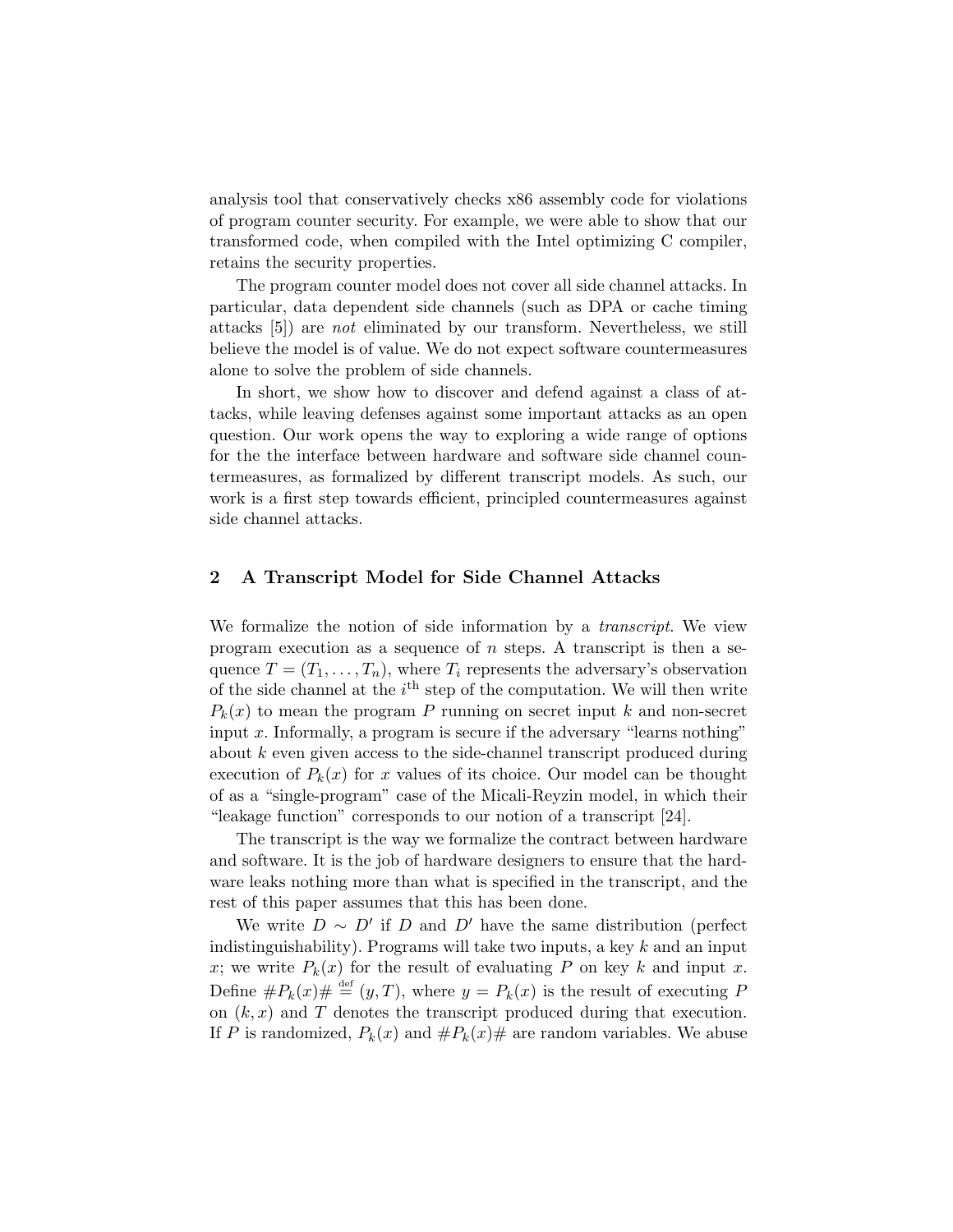notation and write  $\#P_k\#$  for the map  $\#P_k\#(x) = \#P_k(x)\#$ . We can then define transcript security as follows:

**Definition 1** (transcript security). A program  $P$  is said to be transcriptsecure (for a particular choice of transcript) if for all probabilistic polynomial time adversaries A, there exists a probabilistic polynomial time simulator S, which for all keys k satisfies  $S^{P_k} \sim A^{\#P_k\#}$ .

# 3 Program Counter Security: Security Against Certain Side-Channel Attacks

In the PC model, the transcript  $T$  conveys the sequence of values taken on by the processor's program counter during the computation. To be specific, our concrete notion of security is as follows:

**Definition 2** (PC-security). A program P is PC-secure if P is transcriptsecure when the transcript  $T = (T_1, \ldots, T_n)$  is defined so that  $T_i$  represents the value of the program counter at the  $i<sup>th</sup>$  step of the execution.

Consequently, in the PC model, the attacker learns everything about the program's control-flow behavior but nothing about other intermediate values computed during execution of the program. In the remainder of this work, we make two assumptions about the hardware used to execute the program: first, that the the program text is known to the attacker. This implies that the program counter at time i reveals the opcode that was executed at time *i*. Second, the side-channel signal observed by the attacker depends only on the sequence of program counter values, e.g., on the opcode executed. For example, we assume that the execution time of each machine instruction can be predicted without knowledge of the values of its operands, so that its timing behavior is not data-dependent in any way. Warning: This is not true on some architectures, due to, among other things, cache effects [5], data-dependent instruction timing, and speculation.

We stress that our transcript model is intended as an idealization of the information leaked by the hardware; it may be that no existing system meets the transcript precisely. Nonetheless, we believe these assumptions are reasonable for some embedded devices, namely those which do not have caches or sophisticated arithmetic units. With these assumptions, PC-security subsumes the attacks mentioned above. Given a transcript of PC values, the attacker can infer the total number of machine cycles used during the execution of the program, and thus the total time taken to run this program; consequently, any program that is PC-secure will also be secure against timing attacks.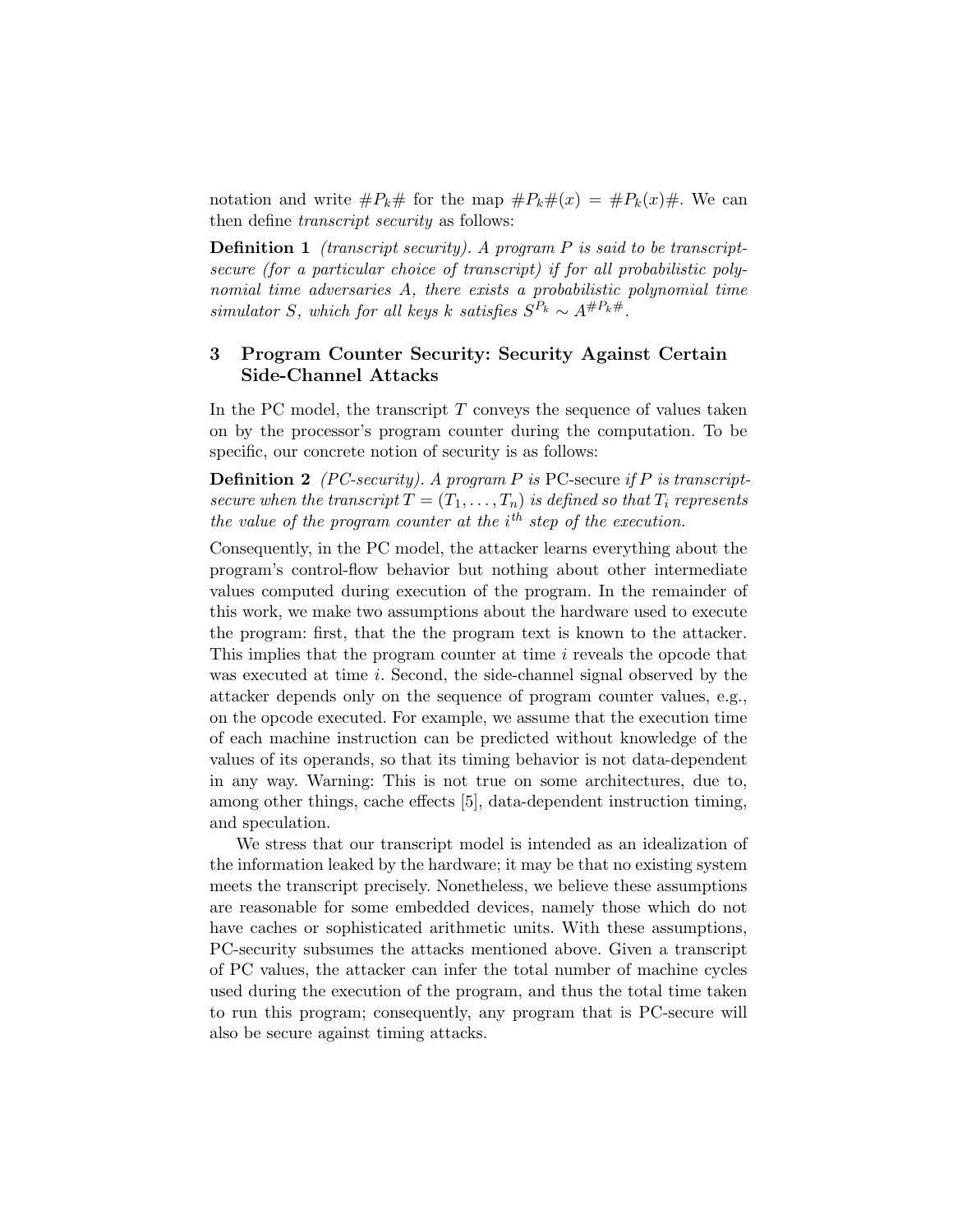| $OAEP-INSECURE(d, x)$ :                              | $OAEP-SECURE(d, x)$ :                                   |
|------------------------------------------------------|---------------------------------------------------------|
| 1. $(e, y) \leftarrow \text{INTTOOCTET}(x^d \mod n)$ | 1. $(e, y) \leftarrow \text{INTTOOCTET}(x^d \mod n)$    |
| 2. if e then return Error                            | 2. $y \leftarrow \text{COND}(e, \text{dummy value}, y)$ |
| 3. $(e', z) \leftarrow \text{OAEPDECODE}(y)$         | 3. $(e', z) \leftarrow \text{OAEPDECODE}(y)$            |
| 4. if $e'$ then return Error                         | 4. return $\text{COND}(e \vee e', \text{Error}, z)$     |
| 5. return $z$                                        |                                                         |
|                                                      |                                                         |
| (a) Naïve code (insecure).                           | (b) A transformed version (PC-secure).                  |

Fig. 1. Two implementations of OAEP decryption. We assume that each subroutine returns a pair  $(e, y)$ , where e is a boolean flag indicating whether any error occurred, and  $y$  is the value returned by the subroutine if no error occurred. The code on the left is insecure against Manger's attack, because timing analysis allows to distinguish an error on Line 2 from an error on Line 3. The code in the right is PC-secure and hence not vulnerable to timing attacks, assuming that the subroutines are themselves implemented in a PC-secure form.

#### 4 Example: Error Disclosure Side Channels

Some implementation attacks exploit information leaks from the disclosure of decryption failures. Consider a decryption routine that can return several different types of error messages, depending upon which stage of decryption failed (e.g., improper PKCS formatting, invalid padding, MAC verification failure). It turns out that, in many cases, revealing which kind of failure occurred leaks information about the key [6, 32, 7, 15, 16, 25].

Naïvely, one might expect that attacks can be avoided if the implementation always returns the same error message, no matter what kind of decryption failure occurred. Unfortunately, this simple countermeasure does not go far enough. Surprisingly, in many cases timing attacks can be used to learn which kind of failure occurred, even if the implementation does not disclose this information explicitly [6, 32, 7, 15, 16, 25, 20]. See, for instance, Fig. 1(a). The existence of such attacks can be viewed as a consequence of the lack of PC-security. Thus, a better way to defend against error disclosure attacks is to ensure that all failures result in the same error message and that the implementation is PC-secure. We show several similar applications of PC-security in the full paper [26].

Suppose we had a subroutine  $\text{COND}(e, t, f)$  that returns t or f according to whether  $e$  is true or false. Using this subroutine, we propose in Fig. 1(b) one possible implementation strategy for securing the code in Fig. 1(a) against error disclosure attacks. If there is an error in Line 1, we generate a dummy value (which can be selected arbitrarily from the domain of OAEPDECODE) to replace the output of Line 1. If all subrou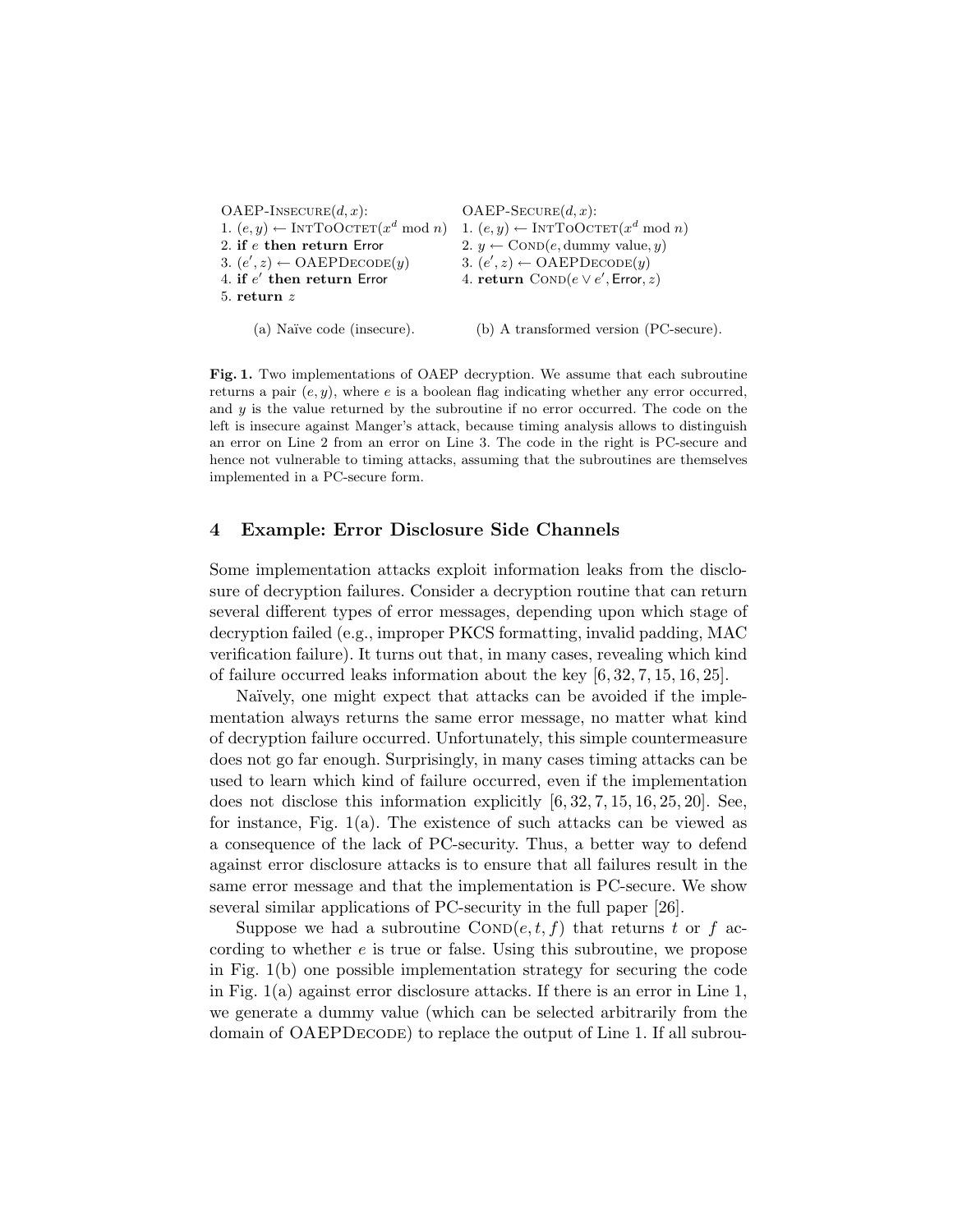tines are implemented in a PC-secure way and we can generate a dummy value in a PC-secure way, then our transformed code will be PC-secure and thus secure against error disclosure attacks.

There is one challenge: we need a PC-secure implementation of COND. We propose one way to meet this requirement through logical masking:

 $COND(e, t, f)$ : 1.  $m \leftarrow \text{MASK}(e)$ 2. return  $(m \wedge t) \vee (\neg m \wedge f)$ 

Here  $\neg, \vee, \wedge$  represent the bitwise logical negation, OR, AND (respectively). This approach requires a PC-secure subroutine Mask satisfying  $Mask(false) = 0$  and  $MASK(true) = 2<sup>\ell</sup> - 1 = 11 \cdots 1_2$ , assuming t and f are  $\ell$ -bit values. The MASK subroutine can be implemented in many ways. For instance, assuming true and false are encoded as values 1 and 0, we could use  $\text{Mask}(e) = (2^{\ell} - 1) \times e$ ;  $\text{Mask}(e) = -e$  (on two's-complement machines);  $\text{Mask}(e) = (e \ll (\ell - 1)) \gg (\ell - 1)$  (using a sign-extending arithmetic right shift); or several other methods. With the natural translation to machine code, these instantiations of MASK and COND will be PC-secure.

#### 4.1 Straight-Line Code is PC-Secure

The key property we have used to show PC-security of code in the previous section is that the code is straight-line, by which we mean that the flow of control through the code does not depend on the data in any way. We now encapsulate this in a theorem.

Theorem 1. (PC-security of straight-line code). Suppose the program P has no branches, i.e., it has no instructions that modify the PC. Then P is PC-secure.

*Proof.* Since P is branch-free, for all inputs x and all keys  $k$  the program counter transcript T of  $P_k(x)$  will be the same. For any adversary A, consider the simulator S that runs A, outputting whatever A does and answering each query  $x$  that  $A$  makes to its oracle with the value  $(P_k(x), T)$ . Then  $S^{P_k} \sim A^{\#P_k \#}$  for all k.

In fact, it suffices for P to be free of key-dependent branches. We can use this to show that some looping programs are PC-secure.

Theorem 2. (PC-security of some looping programs). Suppose the program P consists of straight-line code and loops that always run the same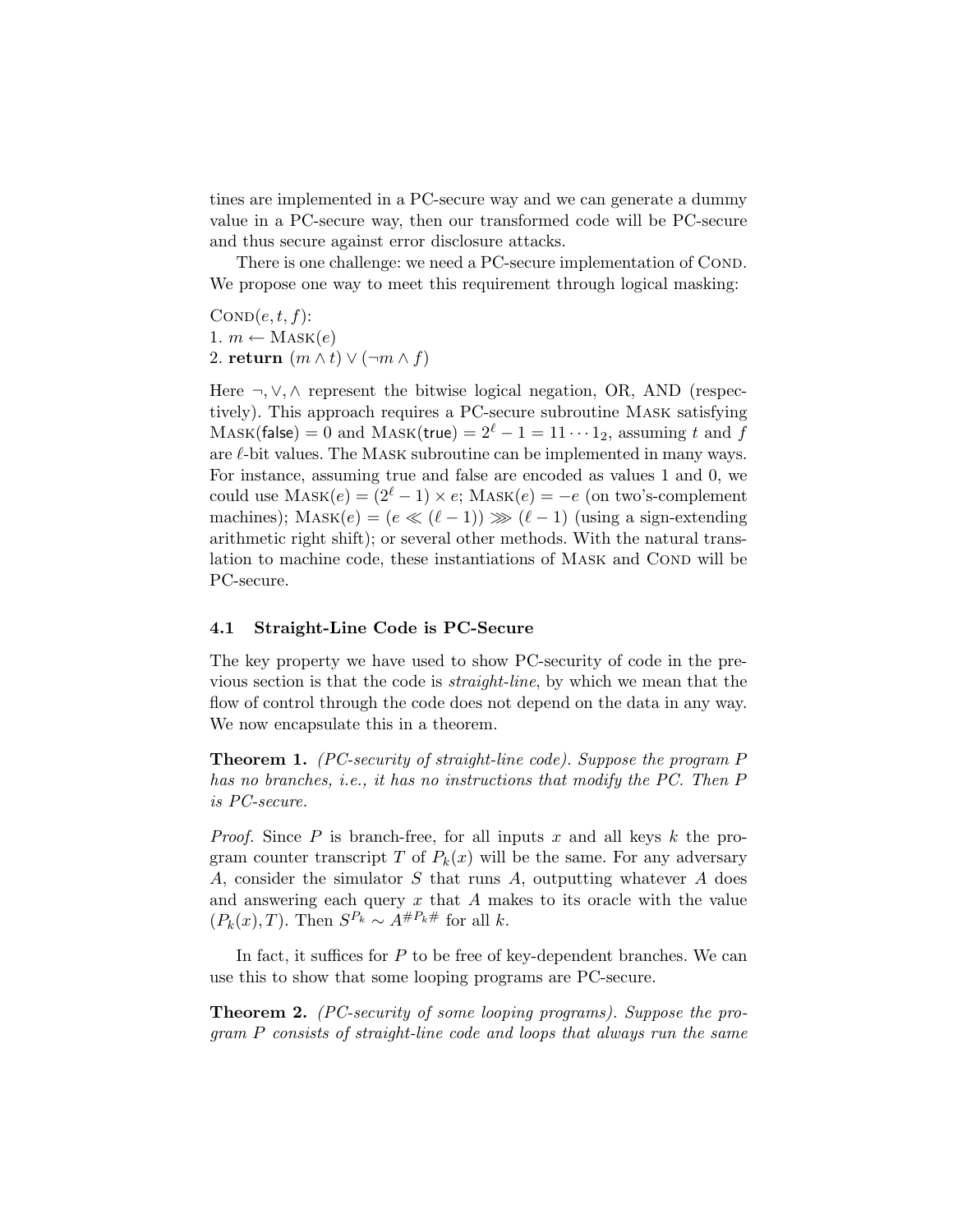code body for a fixed constant number of iterations in the same order (i.e., the loop body contains no break statements and no assignments to the loop counter; there are no if statements). Then P is PC-secure.

*Proof.* As before, for all inputs x and all keys  $k$ , the program counter transcript T of  $P_k(x)$  will be the same, so we can use the same simulation strategy.

## 5 Code Transformation for PC-Security

The examples we have seen so far illustrate the relevance of PC-security, but enforcing PC-security by hand is highly application-dependent and labor-intensive. We describe a generic method for transforming code to be PC-secure. Given a program  $P$ , the transformed program  $P'$  is PCsecure and has the same input-output behavior as  $P$  on all inputs (i.e.,  $P_k(x) \sim P'_k(x)$  for all k, x). It may be surprising that almost all code can be transformed in this way, but we show in the full paper that this can be done for any fragment of code where all loops executed for a bounded number of iterations [26].

Transforming conditional statements. An if statement containing only assignment expressions can be handled in a fairly simple way. To provide PC-security, we execute both branches of the if, but only retain the results from the branch that would have been executed in the original program. The mechanism we use to nullify the side-effects of either the consequent or the alternative is conditional assignment. We have already seen one way to implement PC-secure conditional assignment using logical masking and the COND subroutine. For example, the C statement if (p) {  $a = b$ ; } can be transformed to  $a = \text{COND(m, b, a)}$ , where  $m = \text{MASK}(p)$ . If p represents a 0-or-1-valued boolean variable<sup>3</sup>, this might expand to the C code  $m = -p$ ;  $a = (m \& b)$  | ("m  $\& a$ ).

Loops. Loops present difficulties because the number of iterations they will perform may not be known statically, and in particular, the number of iterations may depend on sensitive data. Fortunately, in many cases a constant upper bound can be established on the number of iterations. We transform the loop so that it always executes for the full number of iterations, but the results of any iterations that would not have occurred in the original program are discarded. A specification of our entire transform may be found in Appendix A

 $3$  If p is not guaranteed to be 0-or-1-valued, this definition of  $m$  does not work. We use  $\mathtt{m}$  =  $\mathtt{!p}$  -  $\mathtt{1}$  instead.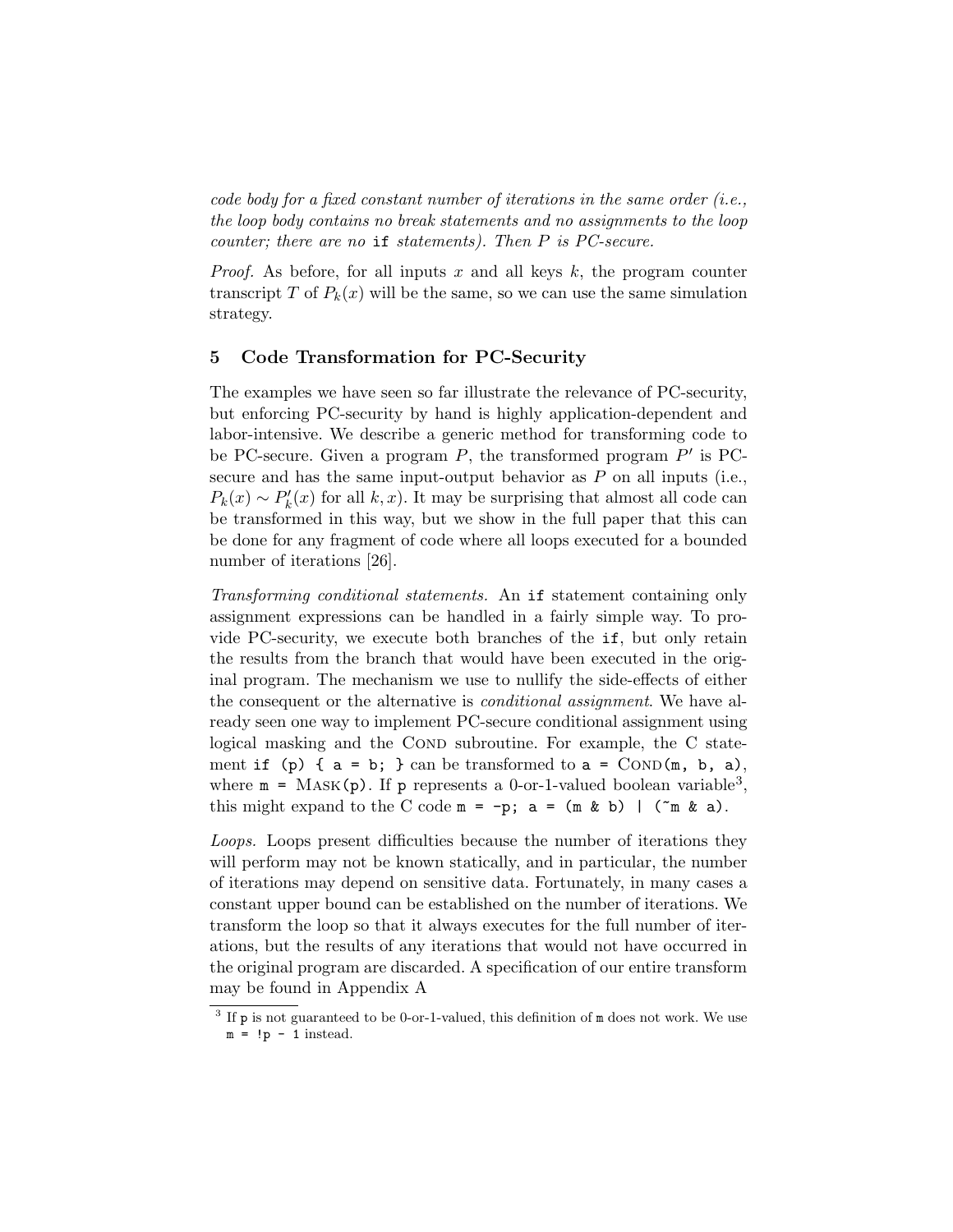

Fig. 2. The speed, code size, and stack size overhead of our transform, as applied to modular exponentiation, IDEA, and RC5. The -xf suffix indicates the automatic application of our transform, while the -hand suffix indicates a hand-optimized application of our transform. Values are normalized: the untransformed version of a program takes unit time by definition, while the transformed version of the same program is shown with the relative multiplicative overhead compared to the untransformed version.

#### 5.1 Transform Implementation

We applied our transform to implementations of the IDEA and RC5 block ciphers, which are known to be susceptible to timing attacks unless implemented carefully [14, 12]. We also applied our transform to a simple binary modular exponentiation implementation built on top of the GNU Multiprecision Library. We chose x86 as our reference platform due to its widespread popularity, and we used the Intel C Compiler, Version 8.1 for our performance results. Our tests were run on a 2.8 GHz Pentium 4 running FreeBSD 6-CURRENT (April 17, 2005).

We first optimized our transform by hand on IDEA's multiplication routine to determine how fast our transform can be in principle. Our handoptimized transformation achieves a factor of  $2\times$  slowdown compared to untransformed code, when both are compiled using the Intel C compiler with  $-03$ .

We then implemented an automatic C source-to-source transformation using the C Intermediate Language package [27]. Our implementation was intended as an early prototype to demonstrate the feasibility of applying our transformation automatically. With more careful attention, better performance from an automatic transform may be possible.

Performance results. Our performance results for modular exponentiation, IDEA, and RC5 are presented in Fig. 2. For IDEA, we transformed only the mul routine, which we identified as the main candidate for timing and power attacks. For RC5, we performed the transformation on the rotate routine, for similar reasons. For modexp, we transformed only the main loop, but did not transform GnuMP library functions.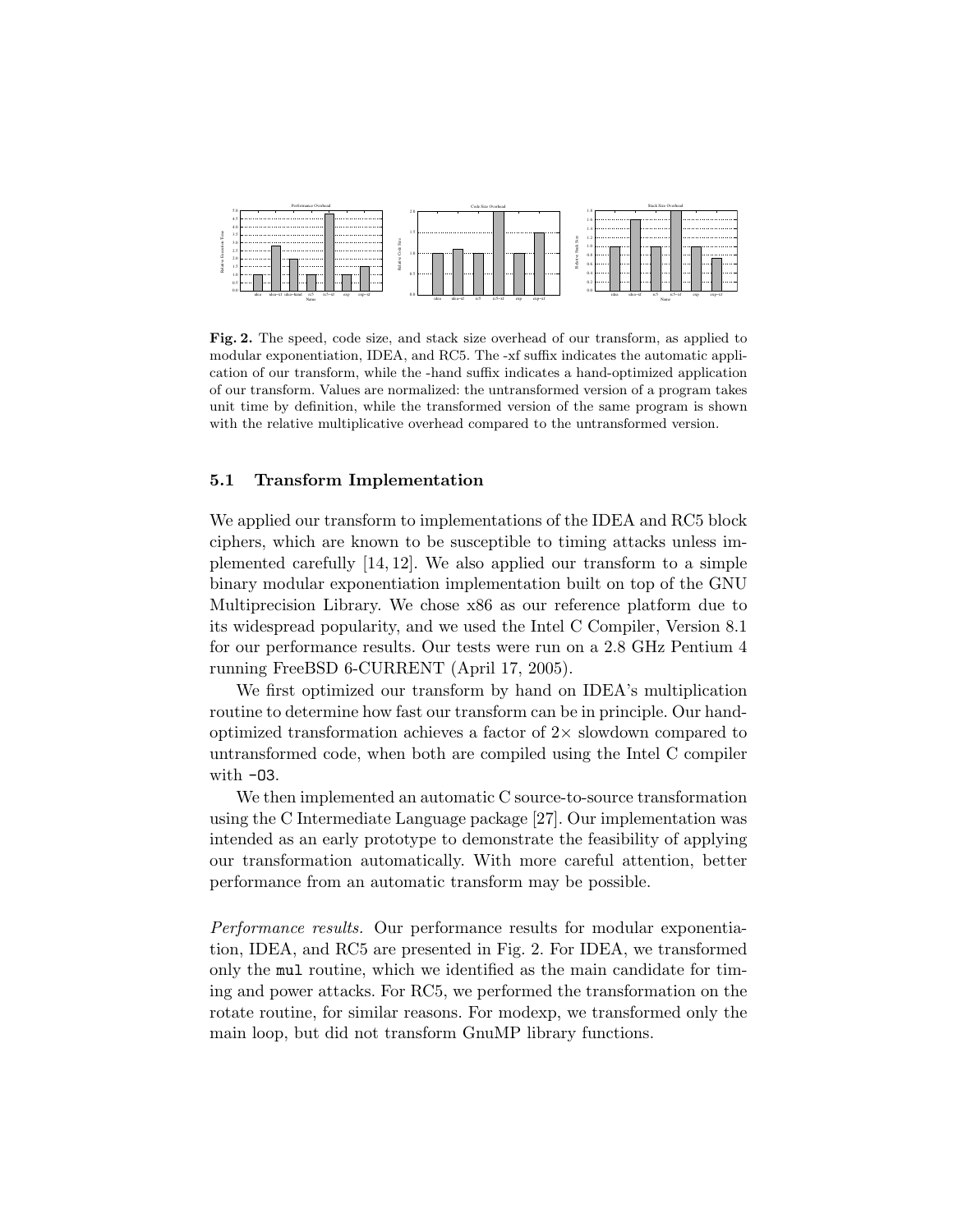The performance of untransformed, optimized code is set to 1, and the performance of transformed code is reported relative to this value; for example, the bar with height "2" for idea-hand indicates that our hand-transformed IDEA code took 2 times as long as untransformed code. We also found that code size increased by at most a factor of 2. Finally, we considered the stack usage of transformed code; this is the most relevant metric of memory usage for systems without dynamically allocated memory.

We can see that both our automatic transform is within a factor of 5 in performance of the optimized untransformed code in all cases. Again, our implementation is a prototype intended to test feasibility; with more work, more efficient code may be possible. Further, our stack size and code size increase by at most a factor of 2, showing that the transformed code may still be reasonable even in constrained environments. Our results suggest that a fully automatic transformation with slowdown acceptable for many applications is possible with care.

A static analysis for PC-security. We cannot guarantee that the compiler will preserve our transform's straight-line + restricted-loop guarantee when it generates assembly language. We addressed this problem by building a simple static checker for x86 assembly code that detects violations of PC-security. If the compiler does introduce assembly constructs that violate PC-security, these constructs will be flagged by the checker. We can then revise the code or improve our transform. Our checker is sound, but not complete: it will catch all violations of PC-security, but may also report false positives.

In fact, our checker caught unsafe constructs in the gcc 3.3.2 compilation of our transformed C code to x86 assembly. In certain expression contexts, gcc compiles the logical negation (!) operator into an assembly sequence involving a conditional branch. Further experimentation reveals that this idiom is not limited to the x86; the Sun C compiler on an UltraSPARC-60 machine exhibits similar behavior. We discovered, however, that the Intel C compiler does not compile ! using conditional jumps, so we used the Intel compiler for our performance experiments. One alternative would be to change the transform to avoid the ! operator, but we did not find a portable and efficient replacement. Another alternative would be to modify gcc to add an extra mode that respects the PC-security of compiled code; we found it easier, however, to simply use the Intel compiler for our tests. Our experience shows the merely turning off optimizations does not guarantee that transformed C code will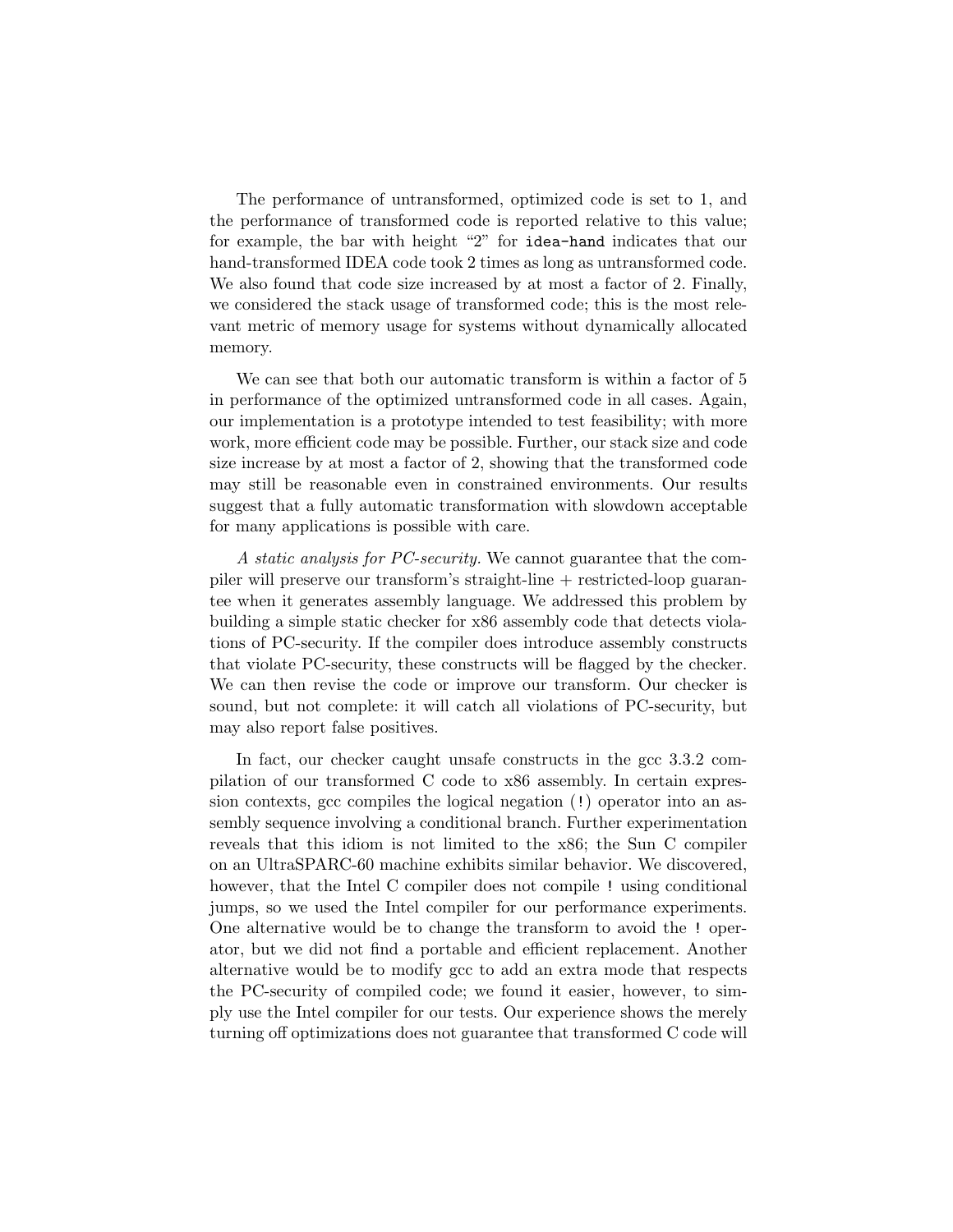be PC-secure after compilation. Details of our checker's construction and operation may be found in the full version of the paper [26].

#### 6 Related Work

Many previous side channel defenses are application-specific. For example, blinding can be used to prevent timing attacks against RSA [17, 9]. The major advantage of an application-specific defense is that it can be efficient. Experimental measurements show that blinding only adds a  $2-10\%$  overhead; contrast this with the overhead we measured in § 5.1.

Unfortunately, no proof of security for blinding against side channel attacks is known. In the absence of proof, it is difficult to assess whether the defense works. For example, defenses were designed for the five AES finalists [21]. These defenses had no formal model of information leaked to the adversary and hence no way to verify security. In fact, Coron and Goubin later pointed out a subtle flaw in one of the techniques [11]. Blömer, et al., give several more examples of techniques that were thought to be secure but failed, and of cases where innocent-looking "simplifications" failed. These examples motivate their study of provably secure defenses against side channels [8]. We note that Hevia and Kiwi showed that conditional branches in some implementations of DES leak information about the secret key; this is another motivation for PC-security.

Chevallier-Mames, Ciet, and Joye show a clever construction for performing modular exponentiation without incurring undue overhead. They show that, under an appropriate physical assumption, only the Hamming weight of the exponent is leaked by their algorithm. Blömer, et al., also define a model for provable security against side channel attacks and show how to implement AES securely in this model [8]. While these methods are a step forward, they still require a great deal of new effort for each new application.

The programming languages community has studied the problem of secure information flow extensively, but most work regarding C code has focused on detecting covert channels and side channels [29], not on eliminating them via code transformation. One exception is Agat's work, which transforms out timing leaks by inserting dummy instructions to balance out the branches in a program's control-flow graph [1, 2]. His work is focuses primarily on timing attacks, while our approach is more general. There are also languages such as Jif and Flowcaml that include information flow support as part of the language [33, 31].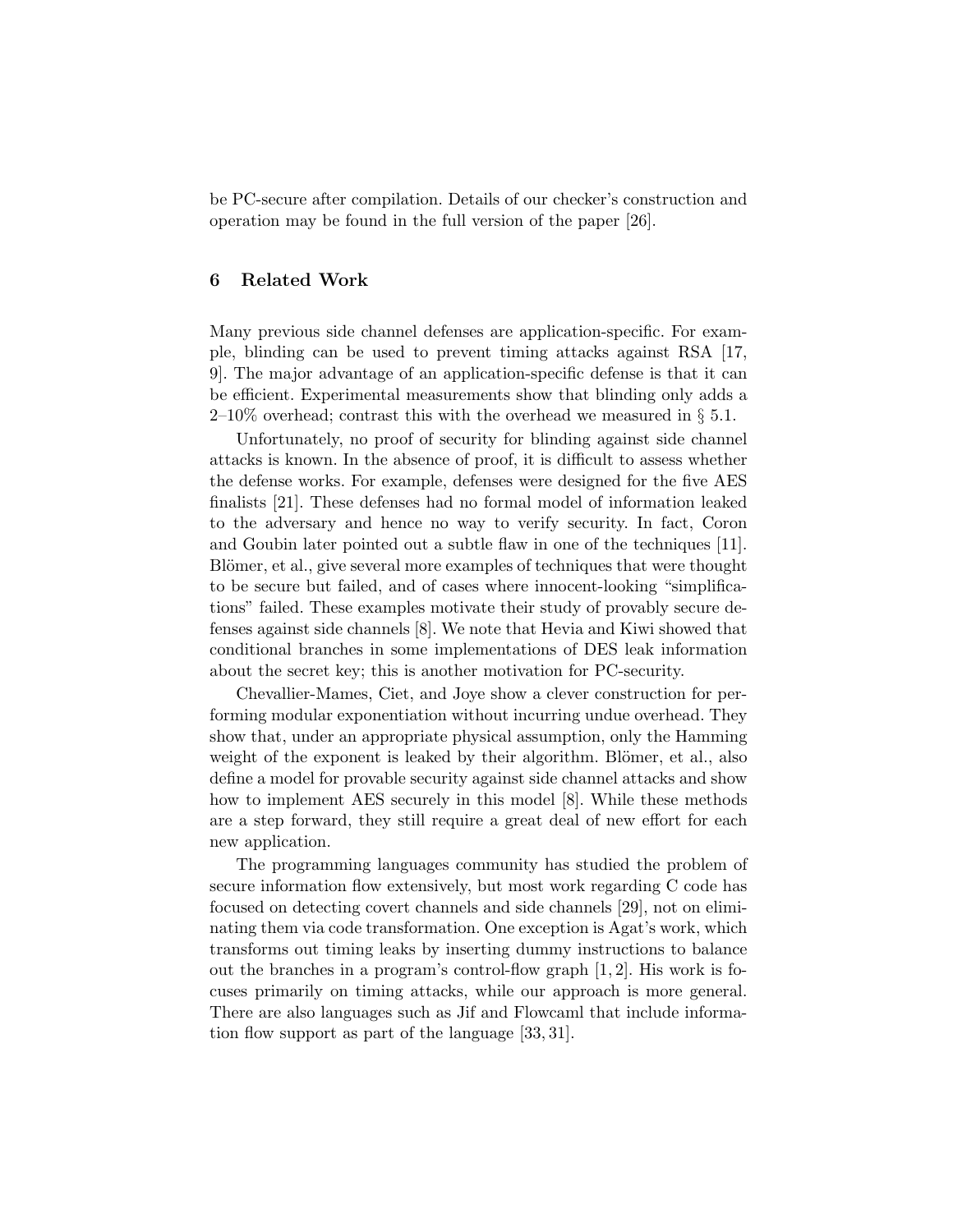Micali and Reyzin examine "physically observable cryptography" through a framework that is closely related to ours. Their model specifies a "leakage function" (analogous to our notion of transcript) and allows the adversary to measure the outputs of this leakage function on a "physical machine" which may be executing some number of "virtual Turing Machines." Our model, in contrast, is simpler since we consider only a single program executing at a time. Also, Micali and Reyzin focus more on how side channel attacks affect basic theorems of cryptography, while we are interested in automatic transforms that improve security against such attacks [24].

The above defenses focus on software; there are also promising solutions that focus on hardware [30, 3, 4, 28]. To coordinate these defenses, we need a contract between hardware researchers and software researchers as to who will protect what. Our transcript is exactly this: a contract specifying what information the software can expect the hardware to leak to the adversary.

# 7 Conclusion and Open Problems

We presented a program counter model for reasoning about side channel attacks, a system that transforms code to increase resistance against attacks, and a static verifier that checks the code output by our compiler is PC-secure. This framework allows us to prove transformed code is secure against an interesting class of side channels. With enough work, an even more efficient automatic transformation for PC-security may be possible.

Looking forward, it is an interesting open problem to extend these methods to handle a larger class of side-channel attacks. We have argued that specifying a transcript model as part of the hardware/software interface simplifies development of both hardware and software countermeasures. We leave it as an open problem to find the "right" contract between these two worlds.

#### 8 Acknowledgments

We thank Nikita Borisov, Eric Brewer, Karl Chen, Evan Chang, Adam Chlipala, Rob Johnson, Chris Karlof, Naveen Sastry, Rusty Sears, Umesh Shankar, and Fran Woodland for discussions and advice. David Molnar was supported by an Intel OCR Fellowship and a National Science Foundation Graduate Fellowship. This work supported by NSF ANI-0113941 and NSF CCR-0325311.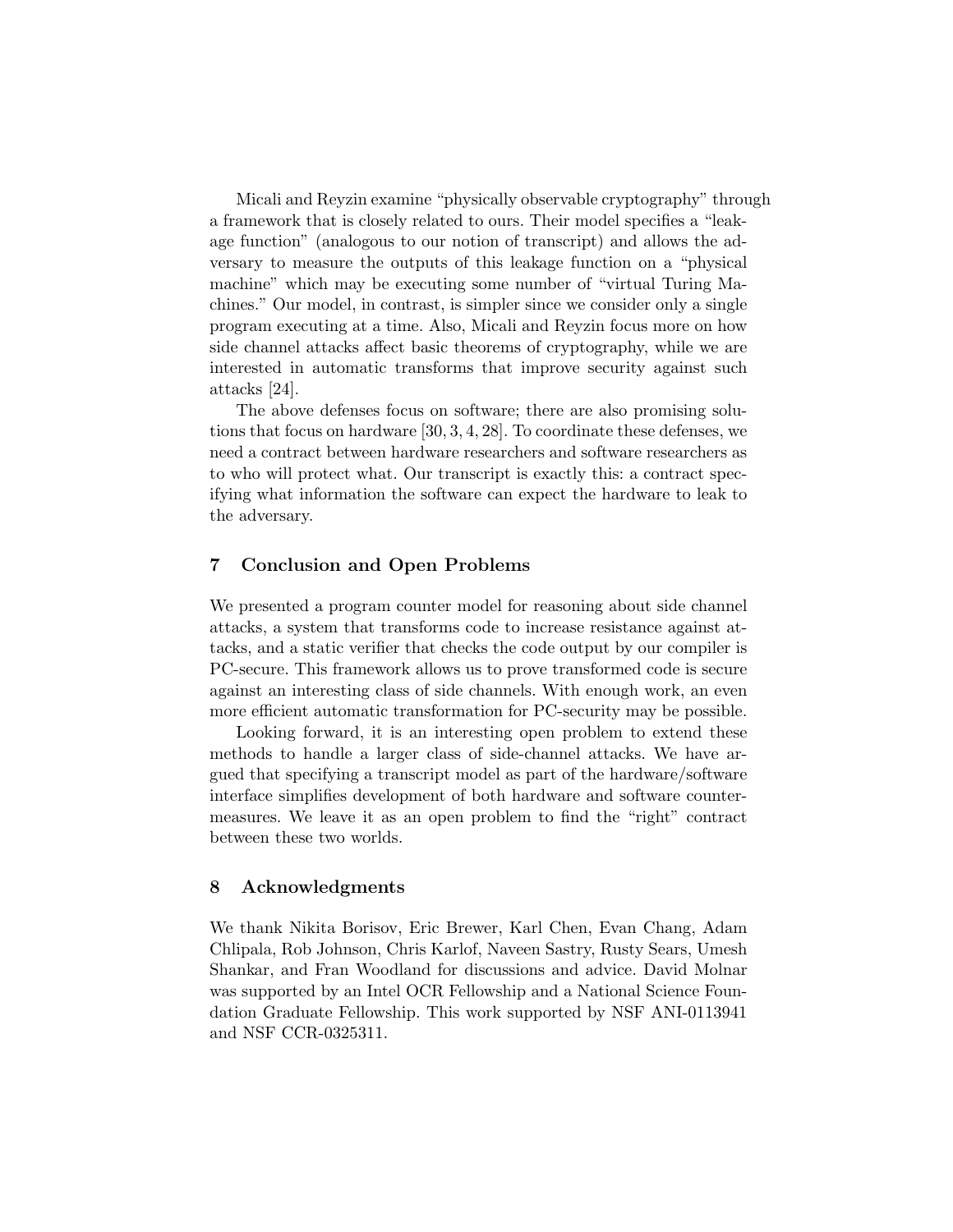#### References

- 1. Johan Agat. Transforming Out Timing Leaks. In Proceedings on the 27th ACM Symposium on the Principles of Programming Languages, 2000.
- 2. Johan Agat. Type Based Techniques for Covert Channel Elimination and Register Allocation. PhD thesis, Chalmers University of Technology, 2001.
- 3. Luca Benini, Alberto Macii, Enrico Macii, Elvira Omerbegovic, Massimo Poncino, and Fabrizio Pro. A Novel Architecture for Power Maskable Arithmetic Units. In Proceedings of the 13th ACM Great Lakes symposium on VLSI, 2003.
- 4. Luca Benini, Alberto Macii, Enrico Macii, Elvira Omerbegovic, Massimo Poncino, and Fabrizio Pro. Energy-aware Design Techniques for Differential Power Analysis Protection. In Proceedings of the 40th conference on Design automation, 2003.
- 5. D.J. Bernstein. Cache-timing attacks on AES, 2005. http://cr.yp.to/papers. html#cachetiming.
- 6. John Black and Hector Urtubia. Side-Channel Attacks on Symmetric Encryption Schemes: The Case for Authenticated Encryption. In Proceedings of the 11th USENIX Security Symposium, 2002.
- 7. D. Bleichenbacher. Chosen ciphertext attacks against protocols based on RSA encryption standard PKCS #1. In CRYPTO, 1998.
- 8. Johannes Blömer, Jorge Guajardo Merchan, and Volker Krummel. Provably secure masking of AES. In SAC, 2004.
- 9. Dan Boneh and David Brumley. Remote Timing Attacks Are Practical. In Proceedings of the 12th USENIX Security Symposium, 2003.
- 10. Suresh Chari, Charanjit Jutla, Josyula R. Rao, and Pankaj Rohatgi. A Cautionary Note Regarding Evaluation of AES Candidates on Smart-Cards. In Proceedings of the Second AES Candidate Conference, 1999.
- 11. Jean-Sébastien Coron and Louis Goubin. On Boolean and Arithmetic Masking Against Differential Power Analysis. In Proceedings of the Workshop on Cryptographic Hardware and Embedded Systems, 2000.
- 12. H. Handschuh and H. Heys. A timing attack on RC5. In Lecture Notes in Computer Science: Selected Areas in Cryptography, pages 306–318. Springer-Verlag, 1999.
- 13. Matthew Hennessy. The Semantics of Programming Languages: an Elementary Introduction using Structural Operational Semantics. John Wiley and Sons, New York, N.Y., 1990.
- 14. John Kelsey, Bruce Schneier, David Wagner, and Chris Hall. Side Channel Cryptanalysis of Product Ciphers. Journal of Computer Security, 8:141–158, 2000.
- 15. Vlastimil Klima, Ondrej Pokorny, and Tomas Rosa. Attacking RSA-based sessions in SSL/TLS. In CHES, 2003.
- 16. Vlastimil Klima and Tomas Rosa. Side channel attacks on CBC encrypted messages in the PKCS #7 format. Cryptology ePrint Archive, Report 2003/098, 2003. http://eprint.iacr.org/.
- 17. Paul Kocher. Timing Attacks on Implementations of Diffie-Hellman, RSA, DSS, and Other Systems. In Proceedings of the 16th Annual International Cryptology Conference, 1996.
- 18. Paul Kocher, Joshua Jaffe, and Benjamin Jun. Differential Power Analysis. In Proceedings of the 19th Annual International Cryptology Conference, 1999.
- 19. Butler W. Lampson. A Note on the Confinement Problem. Communications of the ACM, 16(10):613–615, 1973.
- 20. J. Manger. A chosen ciphertext attack on RSA optimal asymmetric encryption padding (OAEP) as standardized in PKCS #1 v2.0. In CRYPTO, 2001.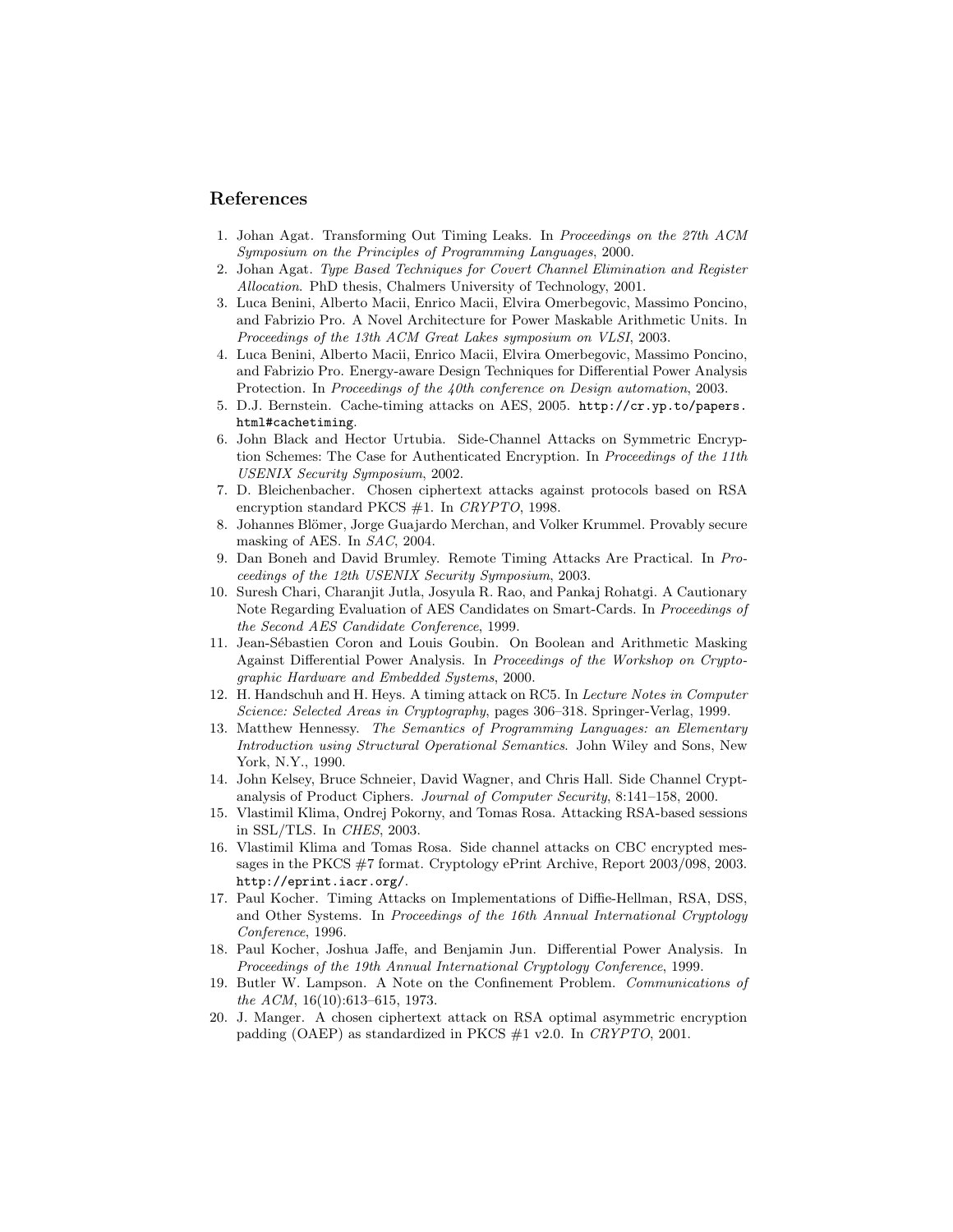- 21. Thomas S. Messerges. Securing the AES Finalists Against Power Analysis Attacks. In Proceedings of the Fast Software Encryption Workshop, 2000.
- 22. Thomas S. Messerges, Ezzy A. Dabbish, and Robert H. Sloan. Investigations of Power Analysis Attacks on Smartcards. In Proceedings of the USENIX Workshop on Smartcard Technology, 1999.
- 23. Thomas S. Messerges, Ezzy A. Dabbish, and Robert H. Sloan. Power Analysis Attacks of Modular Exponentiation in Smartcards. In Proceedings of the Workshop on Cryptographic Hardware and Embedded Systems, 1999.
- 24. Silvio Micali and Leo Reyzin. Physically observable cryptography. In Theory of Cryptography, 2004.
- 25. Bodo Möller. Security of CBC ciphersuites in SSL/TLS: Problems and countermeasures, May 2004. http://www.openssl.org/~bodo/tls-cbc.txt.
- 26. David Molnar, Matt Piotrowski, David Schultz, and David Wagner. The program counter security model: Automatic detection and removal of control-flow side channel attacks (Full Version), 2005. IACR eprint archive report 2005/368.
- 27. George Necula, Scott McPeak, S.P. Rahul, and Westley Weimer. CIL: Intermediate Language and Tools for Analysis and Transformation of C Programs. In Proceedings of the Conference on Compilier Construction, 2002.
- 28. Patrick Rakers, Larry Connell, Tim Collins, and Dan Russell. Secure Contactless Smartcard ASIC with DPA Protection. In Proceedings of the Custom Integrated Circuits Conference, 2000.
- 29. Andrei Sabelfeld and Andrew C. Myers. Language-Based Information-Flow Security. IEEE Journal on Selected Areas in Communications, 21(1):5–19, 2003.
- 30. Adi Shamir. Protecting Smart Cards from Passive Power Analysis with Detached Power Supplies. In Proceedings of the Workshop on Cryptographic Hardware and Embedded Systems, 2000.
- 31. Vincent Simonet. Flowcaml, 2005. http://cristal.inria.fr/~simonet/soft/ flowcaml/.
- 32. S. Vaudenay. Security flaws induced by CBC padding applications to SSL, IPSEC, WTLS... In EUROCRYPT, 2002.
- 33. Lantian Zheng and Andrew Myers. End-to-end availability policies and noninterference, 2005. Computer Security Foundations Workshop.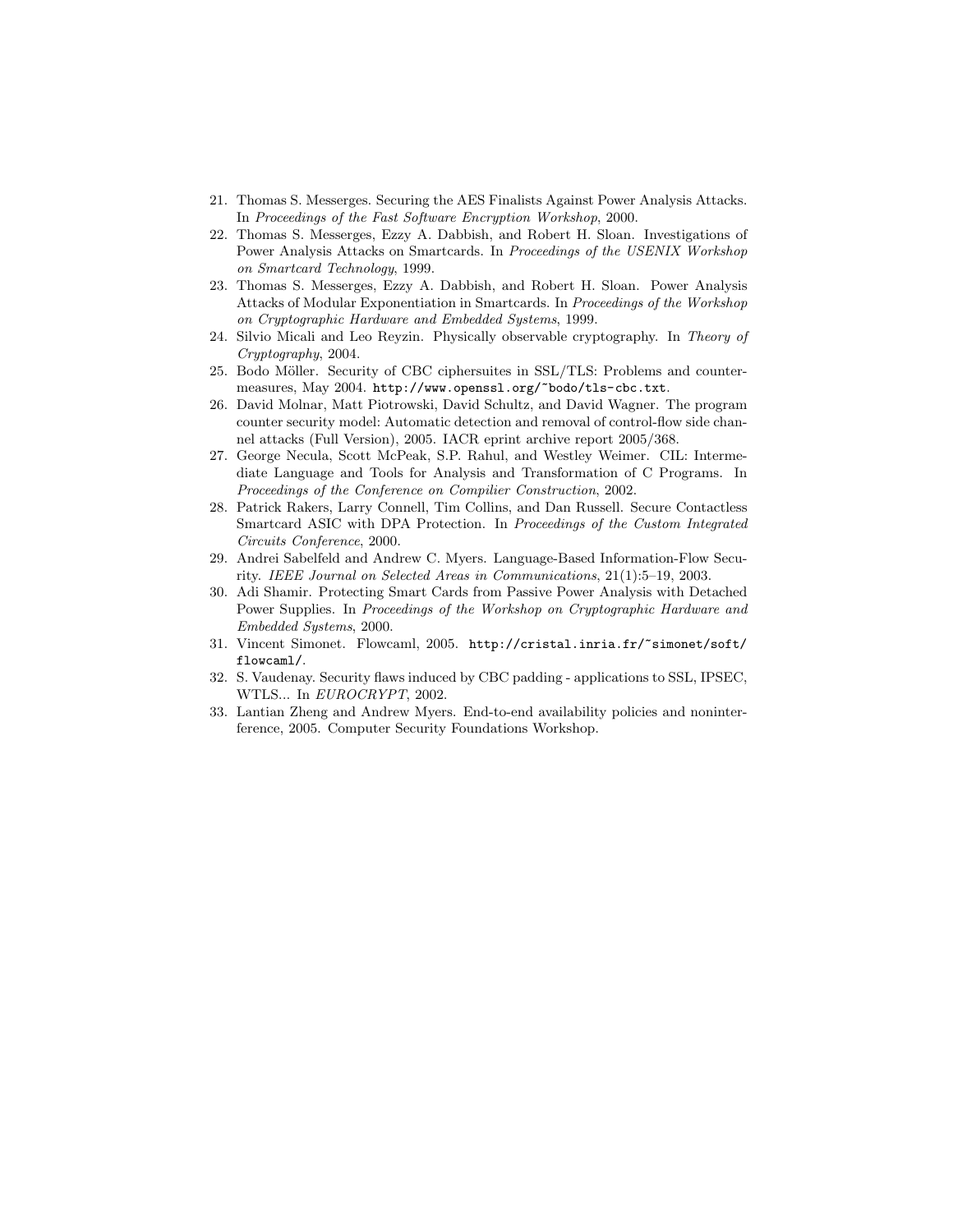## A Specifying the Transform

We are now ready to specify the transform more precisely. As we discussed, our implementation handles all of the C language. However, the lack of a formal semantics for C makes it difficult to prove anything about C, so we focus on a subset of C that contains most of the language features that are relevant to our analysis. For this subset, we can prove that the transform is semantically preserving and that it produces PC-secure code.

To precisely capture this subset of C, we introduce IncredibL, a simple imperative language with restricted control flow. IncredibL is our own invention, but it is derived from Hennessy's WhileL [13]. The grammar for IncredibL can be found in Fig. 3.

Roughly, IncredibL captures a memory-safe subset of C with only bounded loops, if statements, and straight-line assignments. Note that we do not allow any forms of recursion or unstructured control flow, as these may introduce unbounded iteration. We also disallow calls to untransformed subroutines, including I/O primitives. Note that because loop bounds are known statically in IncredibL, we can in principle unroll all loops in any IncredibL program to obtain code with no branches.

Our transformation  $\mathcal{T}_{\rm Program}$  is specified in Fig. 4. We state the main theorems here. Proofs can be found in full version [26].

**Theorem 3.**  $T_{Program}$  is semantics-preserving: for every IncredibL program P,  $T_{Program}$   $\llbracket P \rrbracket$  consists only of straight-line code and loops with straight-line code bodies that run for a fixed constant number of iterations with no assignments to induction variables.

Corollary 1.  $T_{Program}$  enforces PC-security: for every IncredibL program  $P, T_{Program} \llbracket P \rrbracket$  is PC-secure.